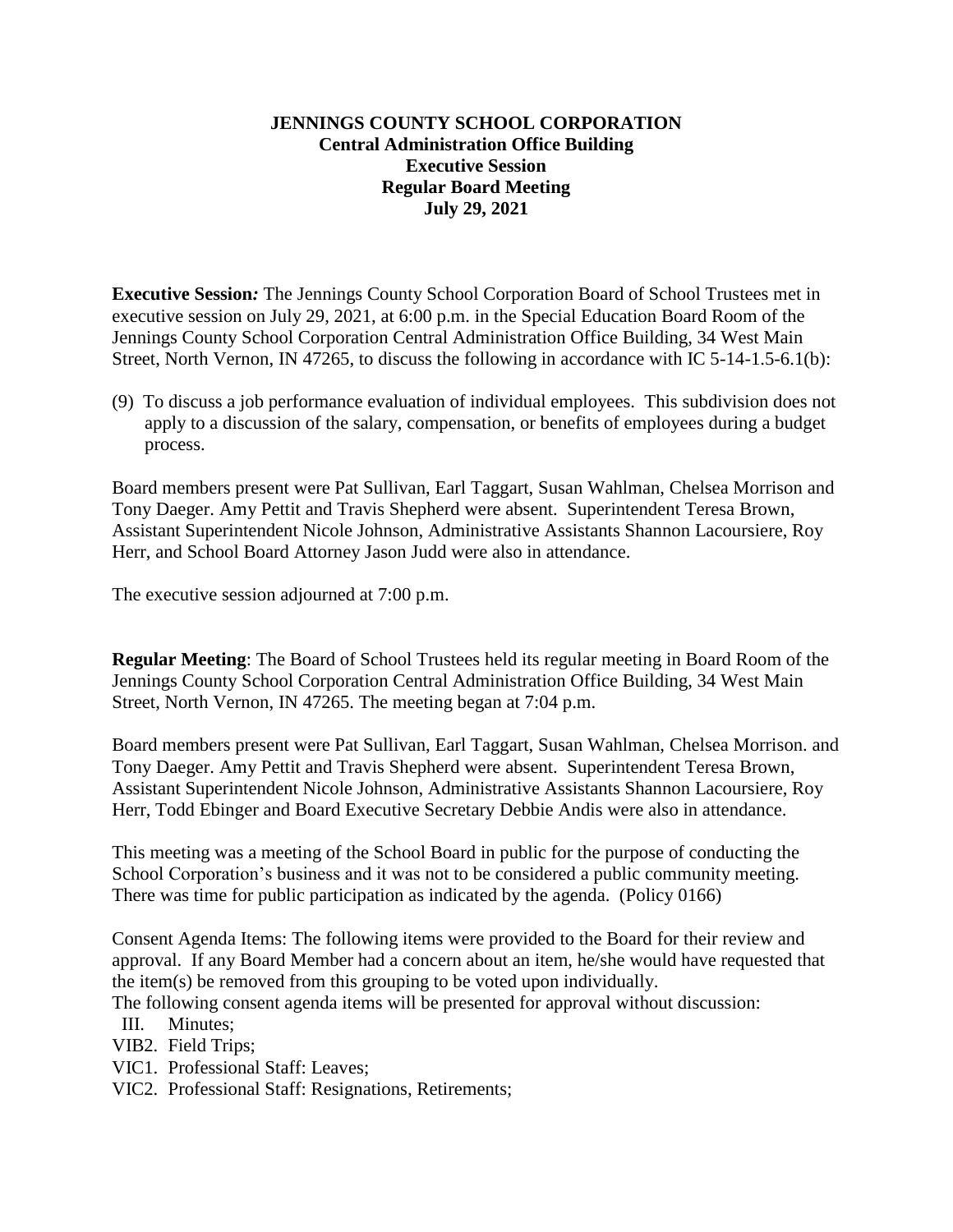- VIC5. Conference Requests;
- VID1. Support Staff: Leaves;
- VID2. Support Staff: Resignations, Retirements;
- VID4. Conference Requests;
- VII. Claims;

Information Items: These items were given to the Board to review. If a Board Member wished to discuss any of these items; he/she would have indicated that the item(s) be removed from the grouping for discussion during the meeting. The following information items were shared with the Board:

VIE2. 2021 Budget Timeline

## **Agenda**

I. Pledge

The President opened the meeting with the Pledge of Allegiance.

- II. Consent Agenda Items Mr. Taggart made a motion to approve the consent agenda items. Ms. Morrison seconded the motion. 5 yes, 0 no. Approved.
- III. Minutes of the Executive Session and the Regular Board Meeting of July 15, 2021. The minutes were approved without discussion as a consent agenda item.
- IV. Community Non-Agenda Items

 The President asked if anyone would like to speak on an item not on the agenda. There were no comments.

V. Old Business

A. Property (Policy 7000)

1. City of North Vernon – Proposal for Land, Update

Mrs. Brown is asking to table the City of North Vernon Proposal. The city is asking to come back at another time.

Mr. Daeger made a motion to table this item. Mrs. Wahlman seconded the motion. 5 yes, 0 no. Tabled.

- VI. New Business
	- A. NEOLA
		- 1. NEOLA Policy 0164.4, Emergency and Electronic Meetings, Meeting of the Board Defined, First Reading
		- 2. NEOLA Policy 0164.5, Emergency and Electronic Meetings, Member Participation in Meetings Through Electronic Means of Communication, First Reading
		- 3. NEOLA Policy 0164.6, Emergency and Electronic Meetings, Meetings During Declared Disaster Emergencies, First Reading
		- 4. NEOLA Policy 0167.1, Emergency and Electronic Meetings Voting, First Reading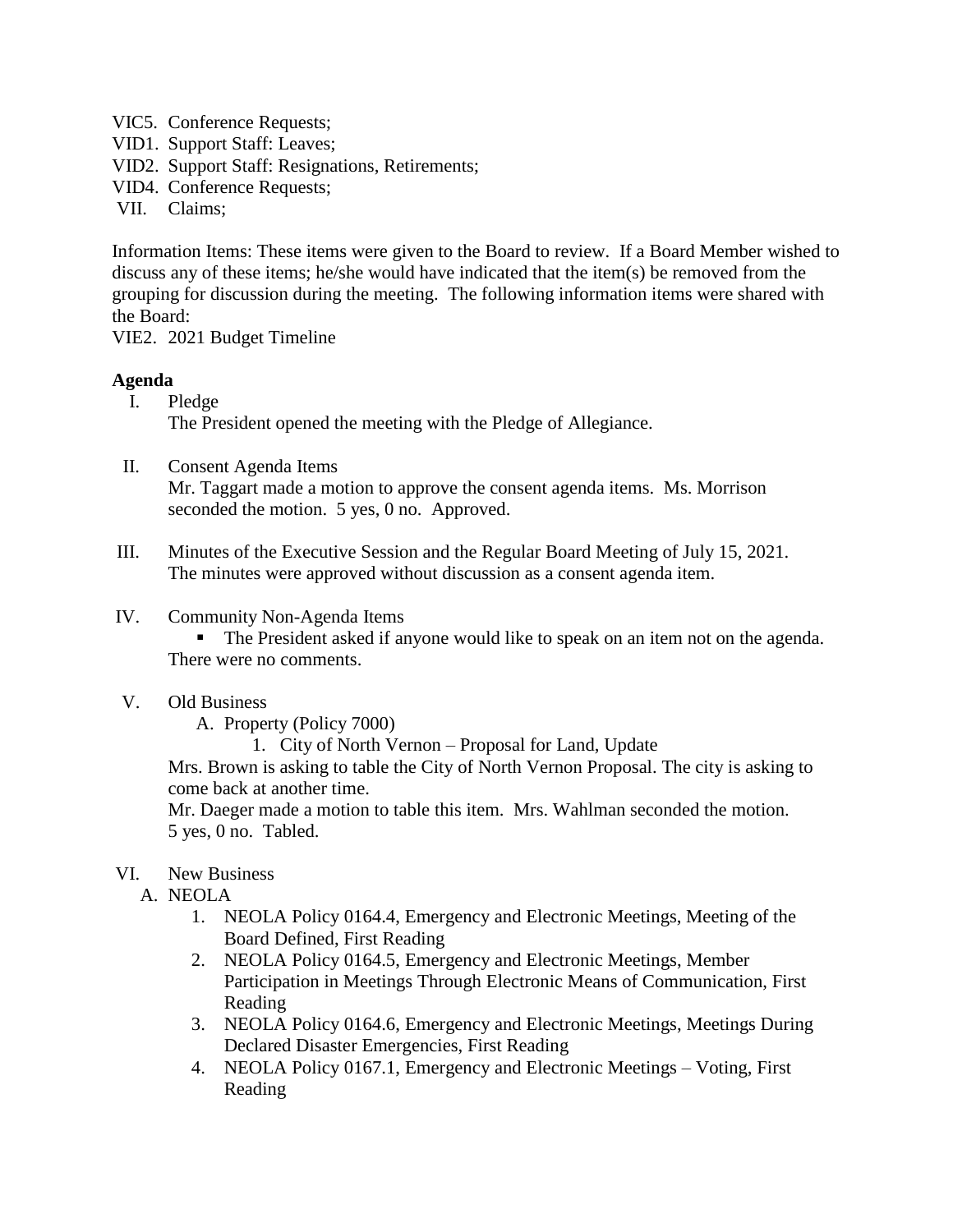5. NEOLA Policy 0167.3, Public Participation at Board Meetings, First Reading Mr. Sullivan stated that these are first readings of NEOLA polices. They will be voted on at our next meeting on August 12, 2021.

- B. Programs (Policy 2000)
	- 1. JCSC Assessment Data Presentation, Inform Mrs. Johnson gave a presentation on our 2020-2021 State Assessment Data. Mrs. Johnson gave an update and what our next steps will be.
	- 2. Field Trips

None at this time.

- C. Professional Staff (Policy 3000)
	- 1. Leaves
		- **Erika Downs, Speech and Language Pathologist, one year leave for the** 2021-2022 school year.

The above leave was approved without discussion as a consent agenda item.

- 2. Resignations/Retirements
	- Ryan Cummings, JCHS Assistant Baseball Coach, resignation effective 7/19/2021.
	- Sam Ernstes, JCHS Industrial Tech Teacher, resignation effective 7/20/2021.
	- Rachel Lubker, JCMS Math Teacher, resignation effective  $7/19/2021$ .
	- **Peggy Sommer, Teacher for the Deaf and Hard of Hearing, retiring end of** 2021-2022 school year.
	- Sarah Sterling, JCHS Teacher, resignation effective 8/24/2021.
	- Brian Stidham, JCHS Math Teacher, retiring end of the 2021-2022 school year.

The above resignations/retirements were approved without discussion as a consent agenda item.

# 3. Recommendations

- Merle Brown, Maintenance to JCHS Industrial Tech Teacher, \$39,000 yr., effective 8/4/2021.
- Jennifer Ertel, JCHS English Co-Chair, \$470 ½ stipend, effective 8/4/2021.
- Rebecca Gilley, NVE Behavior Support Specialist, \$41,900 yr., effective 8/4/2021.
- Blaklie Hukill, JCHS English Co-Chair, \$470 1/2 stipend, effective 8/4/2021.
- Paige Kibbler, JCHS Fine Arts Department Head, \$940 stipend, effective 8/4/2021.
- Josh Land, JCHS Social Studies Department Head, \$940 stipend, effective 8/4/2021.
- Krista Lane, JCMS Social Studies Teacher to JCMS Behavior Support Specialist, effective 8/4/2021.
- Ashley Long, Scipio Behavior Support Specialist, \$40,500 yr., effective 8/4/2021.
- Paige Meeker, JCHS Volunteer Assistant Girls Golf Coach, effective for the 2021-2022 school year.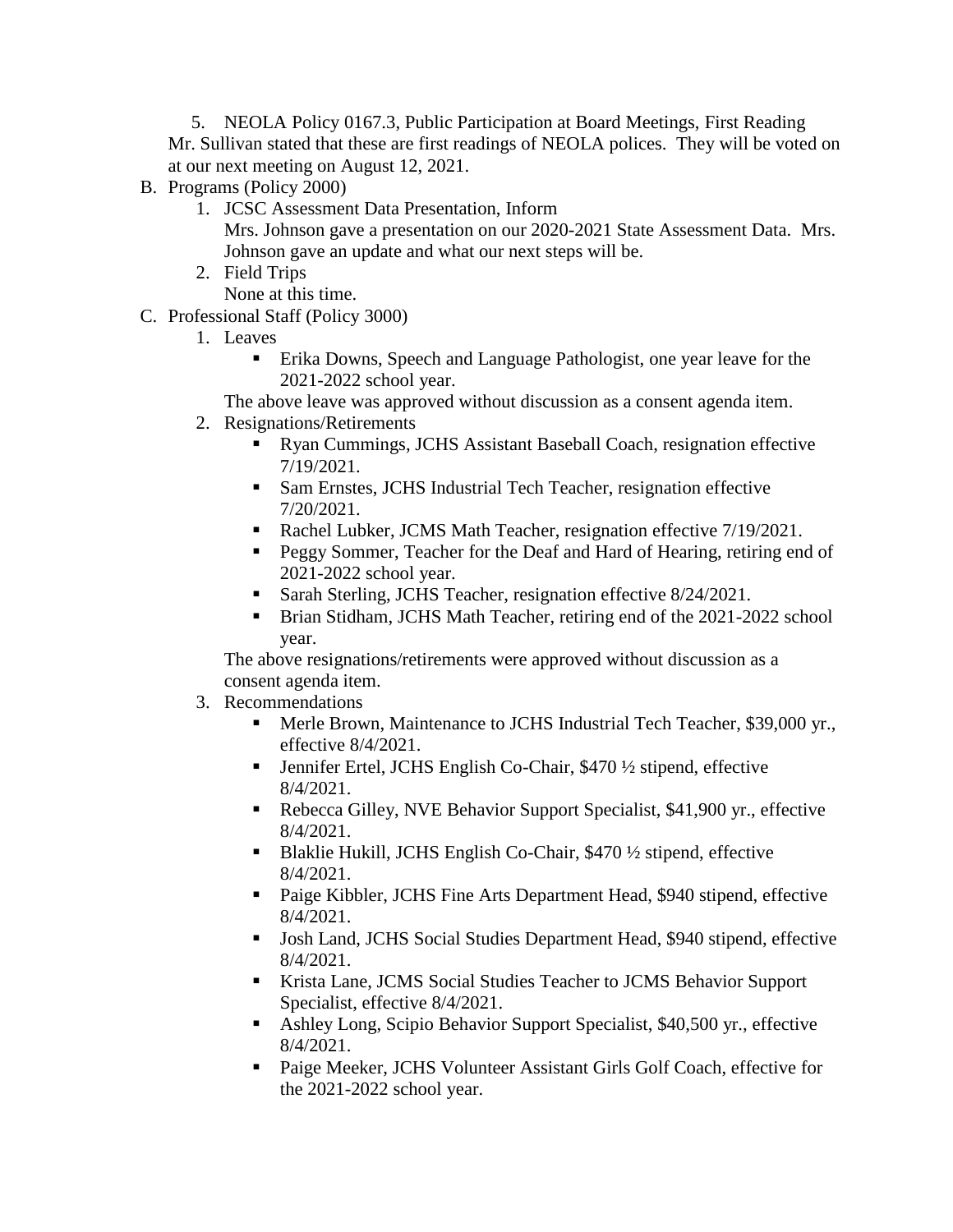- Tom Moore, JCMS Assistant Soccer Coach, \$1,925 stipend, effective 7/23/2021.
- Damian Rigby, JCMS Social Studies Teacher, \$39,000 yr., effective 8/4/2021.
- Megan Root, JCHS Behavior Support Specialist, \$50,100 yr., effective 8/9/2021.
- Lauren Tucker, JCMS Math Teacher, \$39,000 yr. effective 8/4/2021. Mr. Taggart made a motion to approve the above recommendations. Ms. Morrison seconded the motion. 5 yes, 0 no. Approved.
- 4. Permission to post JCHS MTSS and CCR Coordinator (temporary two-year position) – Paid with ESSER III Funds, Approval Mrs. Johnson asked permission to post for a JCHS MTSS and CCR Coordinator. This position will be funded by ESSER III Funds and would assist the high school with providing support for students who are not on track to graduate. Mr. Daeger made a motion to approve posting of the above position. Mrs. Wahlman seconded the motion. 5 yes, 0 no. Approved.
- 5. Conference Requests None at this time.
- D. Support Staff (Policy 4000)
	- 1. Leaves
		- None at this time.
	- 2. Resignations/Retirements
		- **Monique Engelking, Scipio Elementary 29 hr. Para Pro, resignation** effective 7/26/2021.
		- Trista Poman, SCE Para Pro, resignation effective 7/26/2021.
		- Danielle Richardson, SCE Cook, resignation effective 7/28/2021.

The above resignations were approved without discussion as a consent agenda item.

- 3. Recommendations
	- Alex Amis, GCE Para Pro, \$10.75 hr. x 7 hrs. day, effective 8/9/2021.
	- Andrea Amis, JCMS Para Pro, \$12.50 hr. x 7 hrs. day, effective  $8/9/2021$ .
	- Kyndra Biehle, JCMS 8<sup>th</sup> Grade Girls Blue Volleyball Coach, \$1,925 stipend, effective 7/16/2021.
	- Malinda Bott, JCS 8 hr. Bus Driver, \$16.00 hr., effective 8/9/2021.
	- Kathy Bowling, GCE 29 hr. Para Pro to full time Para Pro, effective 8/9/2021.
	- Tricia Brown, GCE 7 hr. Cook, \$10.50 hr., effective 8/01/2021.
	- Shalyn Burton, GCE 29 hr. Para Pro, \$10.75 hr., effective 8/9/2021.
	- Lauren Clayton, SCE Para Pro, \$10.00 hr. x 7 hrs. day, effective 8/98/2021.
	- Lillie Dalton, SCE Para Pro, \$11.25 hr. x 7 hrs. day, effective 8/9/2021.
	- Whitney Eckert, NVE  $6<sup>th</sup>$  Grade Para Pro, \$10.75 hr. x 7 hrs. day, effective 8/9/2021.
	- Logan Edmondson, NVE Para Pro, \$10.75 hr. x 7 hrs. day, effective 8/9/2021.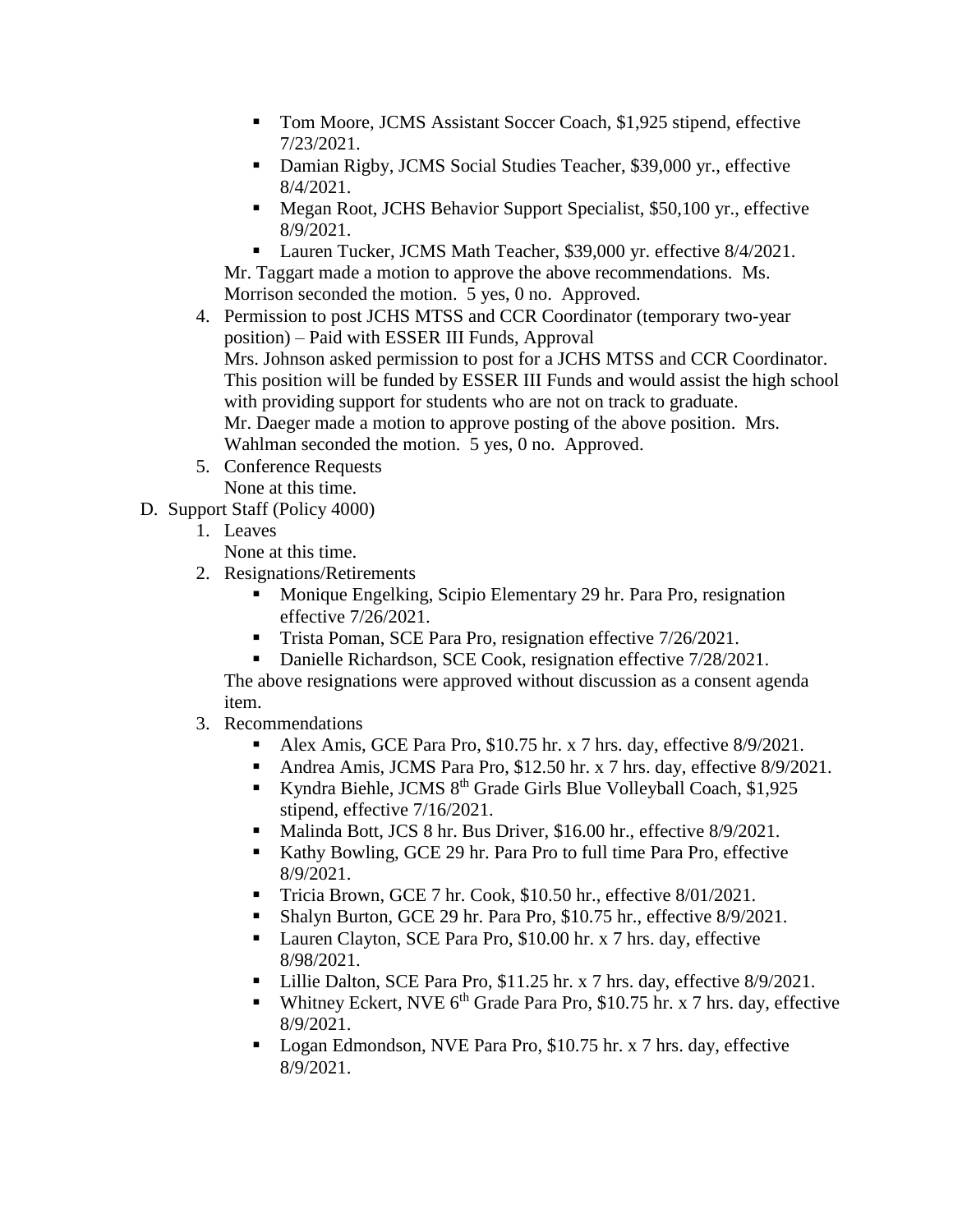- Andrea Fields, Scipio Elementary Cook, \$12.50 hr. x 7 hrs. day, effective 8/4/2021.
- Lisa Fugate, JCHS Custodian, \$11.75 hr. x 8 hrs. day, effective 7/1/2021.
- Toshua Gibson, GCE Para Pro, \$10.75 hr. x 7 hrs. day, effective 8/9/2021.
- Kylia Goen, BCE Para Pro, \$10.00 hr. x 7 hrs. day, effective 8/9/2021.
- Yara Ochoa Gonzalez, SCE Para Pro, \$10.75 hr. x 7 hrs. day, effective 8/9/2021.
- Diana Harding, SCE Cook, \$11.75 hr. x 7 hrs. day, effective 8/01/2021.
- Caryle Heath, LPN Nurse (full time sub), \$18.00 hr. x 8 hrs. day, effective 8/4/2021.
- Charlotte Huffman, NVE Para Pro, \$12.20 hr. x 7 hrs. day, effective 8/9/2021.
- Caitlin Hurley, JCMS Para Pro, \$10.75 hr. x 7 hrs. day, effective 8/9/2021.
- Savanna Kennedy, GCE Para Pro, \$10.00 hr. x 7 hrs. day, effective 8/9/2021.
- Christina Martinez, JCHS Custodian, \$11.75 hr. x 8 hrs. day, effective 7/19/2021.
- Abigail McKeand, SCE Para Pro, \$10.75 hr. x 7 hrs. day, effective 8/9/2021.
- Savanna Michi, JCMS SPED Para Pro, \$10.50 hr. x 7 hrs. day, effective 8/9/2021.
- Doug Mills, JCHS Volunteer Assistant Baseball Coach, effective for the 2021-2022 school year.
- Marissa Norris, NVE Para Pro, \$10.50 hr. x 7 hrs. day, effective 8/9/2021.
- Jessica Patterson, Hayden Elementary Para Pro, \$10.00 hr. x 7 hrs. day, effective 8/9/2021.
- Alisha Plantz, JCHS Custodian, \$11.75 hr. x 8 hrs. day, effective 7/1/2021.
- Mary Potter, JCMS SPED Para Pro, \$12.50 hr. x 7 hrs. day, effective 8/9/2021.
- Deanna Smith, SCE Para Pro, \$10.50 hr. x 7 hrs. day, effective 8/9/2021.
- Tyler Vogel, JCHS Assistant Baseball Coach, \$3,301 stipend, effective 7/21/2021.
- Tammy Williams, BCE Para Pro, \$12.00 hr. x 7 hrs. day, effective 8/9/2021.
- **Jennifer Wilson, JCS Cook, \$11.00 hr. x 7 hrs. day, effective 8/1/2021.**

Ms. Morrison made a motion to approve the above recommendations. Mr. Taggart seconded the motion. 5 yes, 0 no. Approved.

- 4. Conference Requests None at this time.
- E. Finances (Policy 6000)
	- 1. Donations, Approval
		- Tri Kappa, ETA Lambda Chapter, \$334.33 to Hayden Elementary for Musical account.

Mrs. Wahlman made a motion to accept the above donation. Mr. Daeger seconded the motion. 5 yes, 0 no. Approved.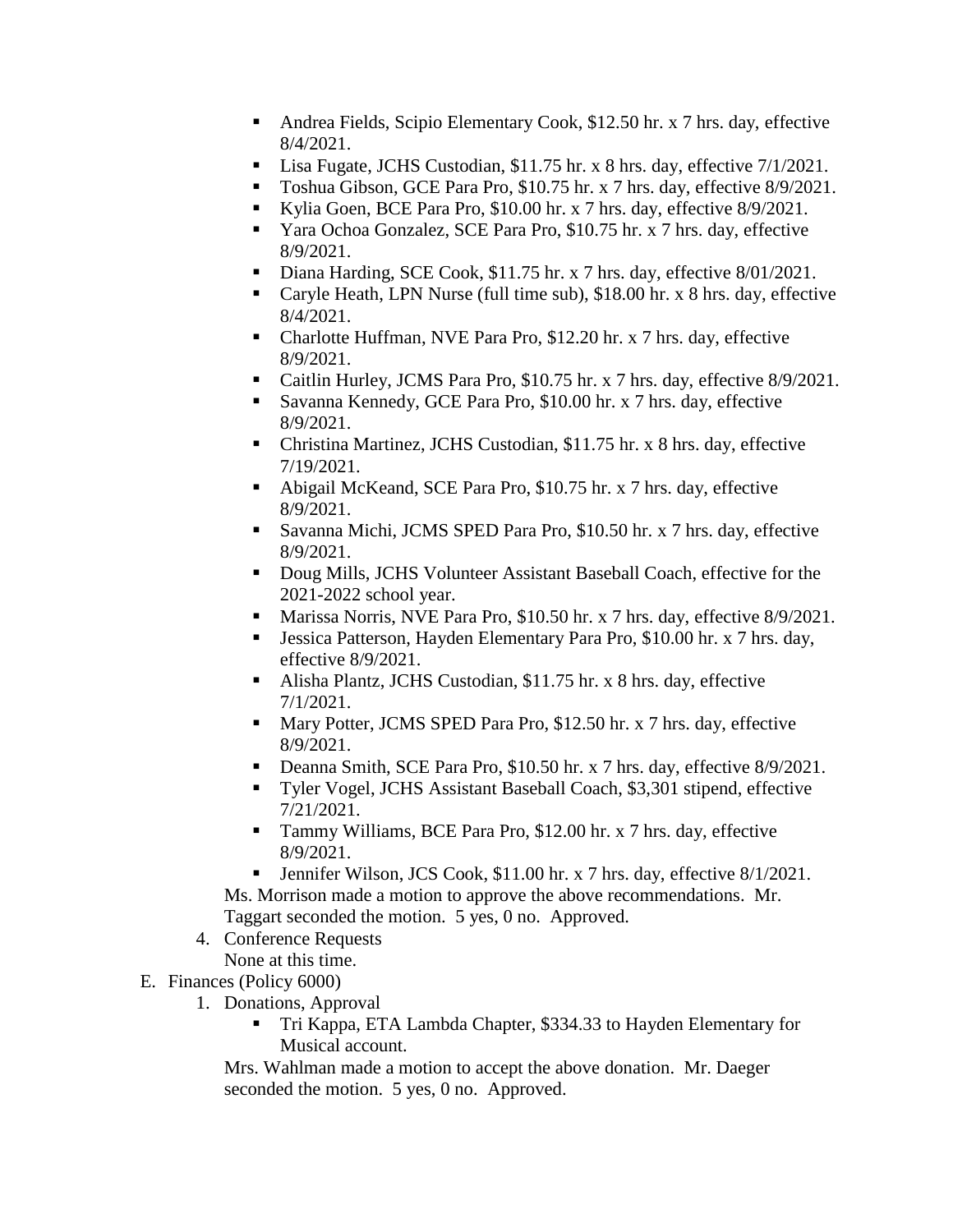2. 2021 Budget Timeline

This is an inform item that Mr. Marsh wanted to share with the Board. July 29, 2021 Present Timeline August 12, 2021 1 1<sup>st</sup> Presentation of Budget August 26, 2021 2  $2<sup>nd</sup>$  Presentation of Budget and Permission to Advertise September 9,  $2021$ 1<sup>st</sup> Advertisement September 16, 2021  $2<sup>nd</sup>$  Advertisement September 23, 2021 Hearing October 7, 2021 Adoption

3. Permission to Advertise the 2021 Annual Financial Report, Approval Mrs. Brown stated that we are required to advertise the financial report and is asking the Board for approval.

Mr. Taggart made a motion giving approval to advertise the 2021 Annual Financial Report. Mr. Daeger seconded the motion. 5 yes, 0 no. Approved.

- F. Property (Policy 7000)
	- 1. Disposal of Textbooks, Approval
		- TransMath Developing Number Sense, 101 ISBN # 978-1-6097-040-9.
		- TransMath Sense of Rational Numbers, 36 ISBN # 978-1-6097-041-6.
		- Succeeding in the World of Work,  $20 ISBN 40 07 867626 6$ .

Mrs. Wahlman made a motion to approve disposal of the above textbooks. Mr. Daeger seconded the motion. 5 yes, 0 no. Approved.

# G. Operations (Policy 8000)

1. 2021-2022 Athletics/Activities Guidelines for JCHS & JCMS, Approval Mrs. Brown stated that these guidelines are aligned with our district plan and are subject to change if conditions and/or recommendations change from health care or the IHSAA. Mrs. Brown asked the Board for approval.

Mr. Daeger made a motion to approve the above 2021-2022 Athletics/Activities Guidelines for JCHS & JCMS. Mrs. Wahlman seconded the motion. 5 yes, 0 no. Approved.

2. Recommendation to purchase Ruth Reitman's Bus #705, Approval Ruth Reitman requested this be removed from the agenda and will be resubmitted at a later date.

- H. Relations (Policy 9000)
	- 1. MOU Amendment between The Trustees of Indiana University on behalf of WTIU, JCSC, and SpectraRep, LLC.

Mrs. Brown stated that this agreement is just an update from last year with the new year and is asking the Board for approval.

Ms. Morrison made a motion to approve this MOU. Mr. Taggart seconded the motion. 5 yes, 0 no. Approved.

2. IU Data Sharing Agreement, Approval Mrs. Wahlman made a motion to approve the above IU Data Sharing Agreement. Ms. Morrison seconded the motion. 5 yes, 0 no. Approved.